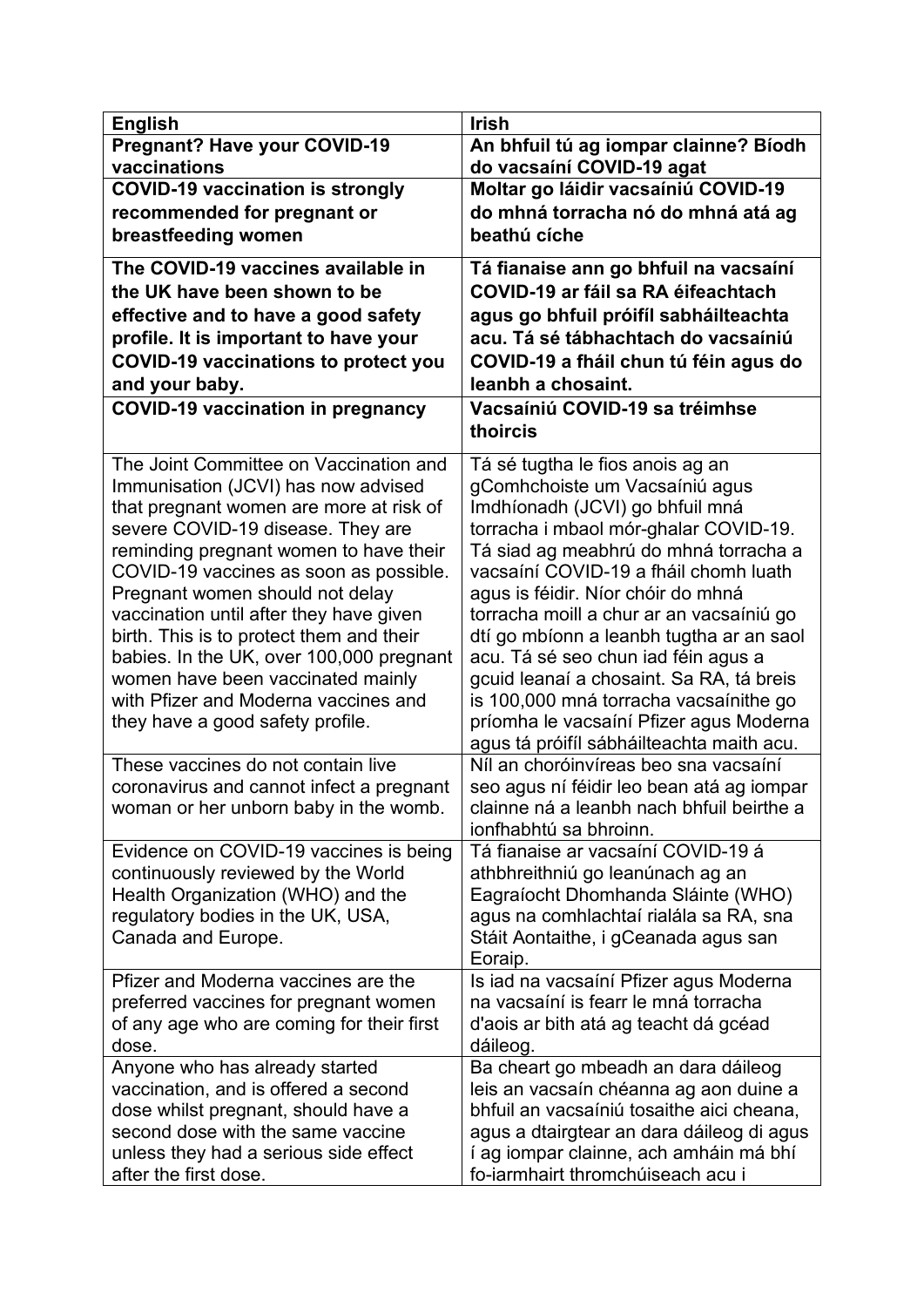|                                                 | ndiaidh na chéad dáileog.                                                  |
|-------------------------------------------------|----------------------------------------------------------------------------|
| Find out more about pregnancy,                  | Faigh tuilleadh eolais faoi thoircheas,                                    |
| breastfeeding, fertility and COVID-19           | beathú cíche, torthúlacht agus                                             |
| vaccination on the website                      | vacsaíniú COVID-19 ar an suíomh                                            |
| www.nidirect.gov.uk/covid-vaccine               | gréasáin www.nidirect.gov.uk/covid-                                        |
|                                                 | vaccine                                                                    |
| Why do I need the vaccine if I'm                | Cén fáth a bhfuil an vacsaín ag                                            |
| pregnant?                                       | teastáil uaim má tá mé ag iompar                                           |
|                                                 | clainne?                                                                   |
| If you have COVID-19 disease in later           | Má bhíonn galar COVID-19 ort agus tú i                                     |
| pregnancy, both you and your unborn             | do thoircheas níos déanaí, tá tú féin agus                                 |
| baby are at increased risk of serious           | do leanbh sa bhroinn i mbaol méadaithe                                     |
| disease needing hospital treatment, and         | ó ghalair thromchúiseacha a bhfuil                                         |
| intensive care support. UK data has             | cóireáil ospidéil agus tacaíocht                                           |
| shown that almost every pregnant                | dianchúraim de dhíth orthu. Tá sé léirithe                                 |
| woman with COVID-19 disease who                 | ag sonraí na RA nach raibh vacsaíniú                                       |
| needed hospital treatment or intensive          | faighte ag beagnach gach bean torrach a                                    |
| care had not been vaccinated. The               | raibh galar COVID-19 uirthi a raibh                                        |
| overall risk from COVID-19 disease for          | cóireáil ospidéil nó dianchúraim de dhíth                                  |
| you and your new baby is low but has            | uirthi. Tá an riosca foriomlán ó ghalar                                    |
| increased since the first waves of<br>COVID-19. | COVID-19 duit féin agus do do leanbh<br>nua íseal ach tá sé méadaithe ó na |
|                                                 | chéad tonnta de COVID-19.                                                  |
| COVID-19 vaccines in pregnancy give             | Tugann vacsaíní COVID-19 le linn                                           |
| you high levels of protection against           | toirchis leibhéil arda cosanta duit ar                                     |
| disease. There is reassuring information        | ghalair. Tá faisnéis dearfach ann faoi                                     |
| on the safety of COVID-19 vaccines              | shábháilteacht na vacsaíní COVID-19 a                                      |
| given to pregnant women in the UK, as           | thugtar do mhná torracha sa RA, chomh                                      |
| well as other countries.                        | maith le tíortha eile.                                                     |
| It is important that you are protected with     | Tá sé tábhachtach go bhfuil tú cosanta le                                  |
| all your vaccine doses to keep you and          | gach dáileog vacsaíne chun tú féin agus                                    |
| your baby safe. Don't wait until after you      | do leanbh a choinneáil sábháilte. Ná fan                                   |
| have given birth.                               | go dtí tar éis do leanbh a thabhairt ar an                                 |
| Pregnant women with underlying clinical         | saol.<br>Tá mná torracha a bhfuil bunriochtaí                              |
| conditions are at higher risk of suffering      | cliniciúla orthu i mbaol níos mó ó thaobh                                  |
| serious complications from COVID-19.            | aimhréití tromchúiseacha a fhulaingt de                                    |
|                                                 | bharr COVID-19.                                                            |
| <b>Risk factors for pregnant women</b>          | Fachtóirí riosca do mhná torracha                                          |
| If you have underlying medical conditions       | Má tá bunriochtaí leighis agat ar nós:                                     |
| such as:                                        |                                                                            |
| immune problems<br>$\bullet$                    | fadhbanna imdhíonachta<br>$\bullet$                                        |
| diabetes<br>$\bullet$                           | diaibéiteas<br>$\bullet$                                                   |
| high blood pressure<br>$\bullet$                | brú fola ard<br>$\bullet$                                                  |
| heart disease<br>$\bullet$                      | galar croí<br>$\bullet$                                                    |
| asthma<br>$\bullet$                             | asma<br>$\bullet$                                                          |
| Or if you are:                                  | Nó má tá tú:                                                               |
| overweight                                      | róthrom<br>$\bullet$                                                       |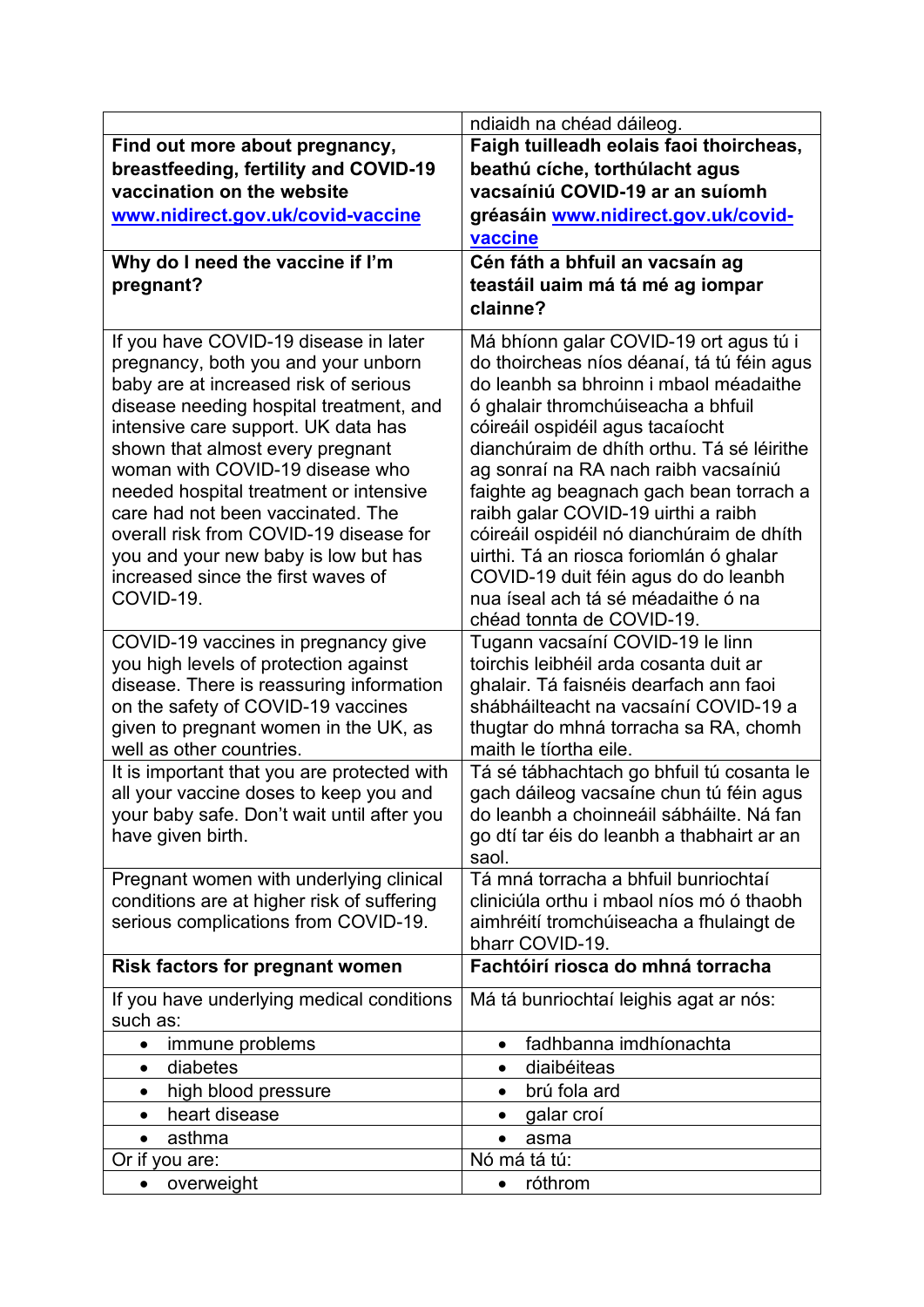| over the age of 35<br>$\bullet$                                                                                                                                                                                                                                                                                                                                                                | os cionn 35 bliana d'aois<br>$\bullet$                                                                                                                                                                                                                                                                                                                                                                                                             |
|------------------------------------------------------------------------------------------------------------------------------------------------------------------------------------------------------------------------------------------------------------------------------------------------------------------------------------------------------------------------------------------------|----------------------------------------------------------------------------------------------------------------------------------------------------------------------------------------------------------------------------------------------------------------------------------------------------------------------------------------------------------------------------------------------------------------------------------------------------|
| in your third trimester of                                                                                                                                                                                                                                                                                                                                                                     | i do thríú trimeastar toirchis (os                                                                                                                                                                                                                                                                                                                                                                                                                 |
| pregnancy (over 28 weeks)                                                                                                                                                                                                                                                                                                                                                                      | cionn 28 seachtaine)                                                                                                                                                                                                                                                                                                                                                                                                                               |
| of black or asian minority ethnic<br>$\bullet$                                                                                                                                                                                                                                                                                                                                                 | ó chúlra mionlach eitneach dubh<br>$\bullet$                                                                                                                                                                                                                                                                                                                                                                                                       |
| background                                                                                                                                                                                                                                                                                                                                                                                     | nó Áiseach                                                                                                                                                                                                                                                                                                                                                                                                                                         |
| unvaccinated or partially<br>$\bullet$<br>vaccinated                                                                                                                                                                                                                                                                                                                                           | gan vacsaíniú nó go páirteach<br>$\bullet$                                                                                                                                                                                                                                                                                                                                                                                                         |
| You are at more risk from COVID-19                                                                                                                                                                                                                                                                                                                                                             | Tá tú i mbaol níos mó ó COVID-19 ná                                                                                                                                                                                                                                                                                                                                                                                                                |
| than women of the same age who are                                                                                                                                                                                                                                                                                                                                                             | mná den aois chéanna nach bhfuil ag                                                                                                                                                                                                                                                                                                                                                                                                                |
| not pregnant.                                                                                                                                                                                                                                                                                                                                                                                  | iompar clainne.                                                                                                                                                                                                                                                                                                                                                                                                                                    |
|                                                                                                                                                                                                                                                                                                                                                                                                |                                                                                                                                                                                                                                                                                                                                                                                                                                                    |
| What does this mean for me?                                                                                                                                                                                                                                                                                                                                                                    | Cad a chiallaíonn sé seo dom?                                                                                                                                                                                                                                                                                                                                                                                                                      |
| <b>Getting pregnant</b>                                                                                                                                                                                                                                                                                                                                                                        | Ag éirí torrach                                                                                                                                                                                                                                                                                                                                                                                                                                    |
| There is no need to avoid getting<br>pregnant after COVID-19 vaccination.<br>There is no evidence that COVID-19<br>vaccines have any effect on fertility or<br>your chances of becoming pregnant.                                                                                                                                                                                              | Ní gá toircheas a sheachaint tar éis<br>vacsaínithe COVID-19. Níl aon fhianaise<br>ann go bhfuil aon tionchar ag vacsaíní<br>COVID-19 ar thorthúlacht ná ar do<br>sheans go n-éireoidh tú torrach.                                                                                                                                                                                                                                                 |
| If you are pregnant                                                                                                                                                                                                                                                                                                                                                                            | Má tá tú ag iompar clainne                                                                                                                                                                                                                                                                                                                                                                                                                         |
| COVID-19 vaccines offer pregnant<br>women the best protection against<br>COVID-19 disease which can be serious<br>in later pregnancy for some women.                                                                                                                                                                                                                                           | Tugann vacsaíní COVID-19 an chosaint<br>is fearr ar ghalair COVID-19 do mhná<br>torracha, rud a d'fhéadfadh a bheith<br>tromchúiseach do roinnt ban le linn<br>toirchis níos déanaí.                                                                                                                                                                                                                                                               |
| The first dose of COVID-19 vaccine will<br>give you good protection. You need to<br>get each of your doses on time to get the<br>best possible protection. You should<br>have your second dose 8 to 12 weeks<br>after your first dose. You do not need to<br>delay this second dose. If you have<br>delayed your vaccination for any reason,<br>have your vaccinations as soon as<br>possible. | Tabharfaidh an chéad dáileog den<br>vacsaín COVID-19 cosaint mhaith duit.<br>Ní mór duit gach dáileog de do chuid a<br>fháil in am chun an chosaint is fearr is<br>féidir a fháil. Ba cheart do dhara dáileog<br>a bheith agat 8 go 12 sheachtain tar éis<br>do chéad dáileog. Ní gá duit moill a chur<br>ar an dara dáileog seo. Má tá moill<br>curtha agat ar do vacsaíniú ar chúis ar<br>bith, faigh do vacsaíní chomh luath agus<br>is féidir. |
| If you have already had a first dose of<br>COVID-19 vaccine without suffering any<br>serious side effects, you can have your<br>second dose with the same vaccine<br>when this is offered.                                                                                                                                                                                                     | Má tá an chéad dáileog den vacsaín<br>COVID-19 faighte agat cheana féin gan<br>aon fho-iarmhairtí tromchúiseacha a<br>bheith agat, féadfaidh tú do dhara<br>dáileog a fháil leis an vacsaín chéanna<br>nuair a thairgtear é seo.                                                                                                                                                                                                                   |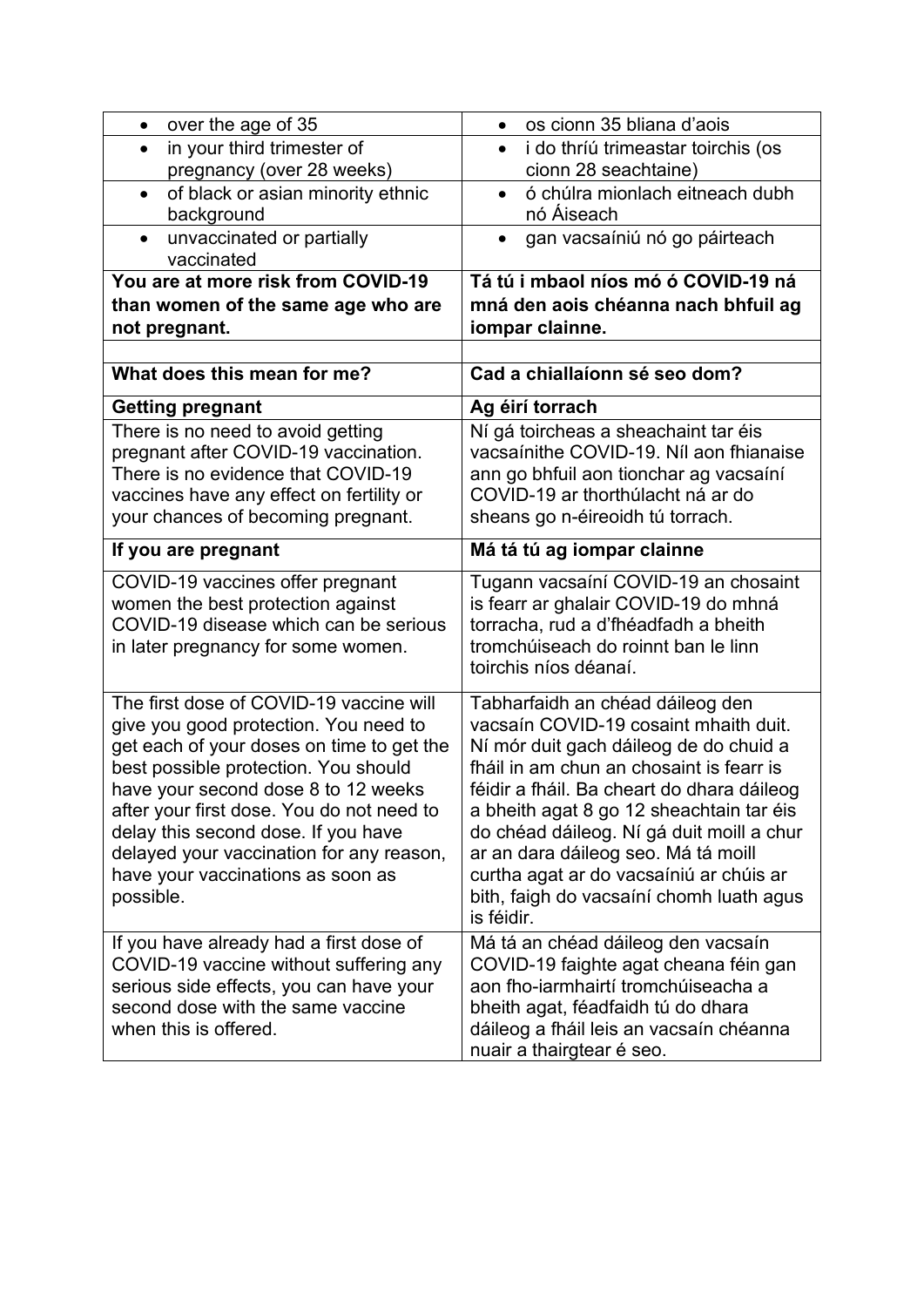| If your first dose was the AstraZeneca<br>vaccine you should also consider the<br>information in this leaflet<br>www.publichealth.hscni.net/publications/<br>covid-19-astrazeneca-vaccine-and-<br>extremely-rare-blood-clots-and-                                                                                               | Más í an vacsaín AstraZeneca do chéad<br>dáileog ba cheart duit smaoineamh ar an<br>eolas atá sa bhileog seo<br>www.publichealth.hscni.net/publications/<br>covid-19-astrazeneca-vaccine-and-<br>extremely-rare-blood-clots-and-                                                                                                                               |
|---------------------------------------------------------------------------------------------------------------------------------------------------------------------------------------------------------------------------------------------------------------------------------------------------------------------------------|----------------------------------------------------------------------------------------------------------------------------------------------------------------------------------------------------------------------------------------------------------------------------------------------------------------------------------------------------------------|
| translations                                                                                                                                                                                                                                                                                                                    | translations                                                                                                                                                                                                                                                                                                                                                   |
| <b>Booster vaccines</b>                                                                                                                                                                                                                                                                                                         | Vacsaíní teanndáileog                                                                                                                                                                                                                                                                                                                                          |
| Pregnant women are eligible for a<br>booster 12 weeks after their second<br>dose. The booster dose that is offered<br>may be a Pfizer or Moderna vaccine.                                                                                                                                                                       | Tá mná torracha i dteideal teanndáileog<br>12 sheachtain tar éis an dara dáileog.<br>Féadfaidh vacsaín Pfizer nó Moderna a<br>bheith sa teanndáileog a thairgtear.                                                                                                                                                                                             |
| <b>Breastfeeding</b>                                                                                                                                                                                                                                                                                                            | <b>Cothú Cíche</b>                                                                                                                                                                                                                                                                                                                                             |
| The benefits of breastfeeding are well<br>known. The JCVI has recommended that<br>the vaccines can be received whilst<br>breastfeeding. This is in line with<br>recommendations from the USA and the<br>World Health Organization. Talk to your<br>doctor or midwife if you have any<br>concerns.                               | Tá na buntáistí a bhaineann le beathú<br>cíche ar eolas go maith. Tá sé molta ag<br>an JCVI gur féidir na vacsaíní a fháil<br>agus tú ag beathú cíche. Tá sé seo ag<br>teacht le moltaí ó SAM agus ón<br>Eagraíocht Dhomhanda Sláinte. Labhair<br>le do dhoctúir nó le d'altra má tá imní ar<br>bith ort.                                                      |
| <b>Side effects</b>                                                                                                                                                                                                                                                                                                             | Fo-iarmhairtí                                                                                                                                                                                                                                                                                                                                                  |
|                                                                                                                                                                                                                                                                                                                                 |                                                                                                                                                                                                                                                                                                                                                                |
| Like all medicines, vaccines can cause<br>common side effects. It may be helpful to<br>make sure you know what to expect after<br>you have the vaccine, especially if you<br>have had your baby or have other<br>children to look after.                                                                                        | Cosúil le gach leigheas, is féidir go<br>dtiocfaidh fo-iarmhairtí ort. B'fhéidir go<br>mbeadh sé ina chuidiú a chinntiú go<br>bhfuil a fhios agat cad ba cheart a bheith<br>ag súil leis tar éis duit an vacsaín a fháil,<br>go háirithe má tá do leanbh nó leanaí<br>agat ar gá duit aire a thabhairt dóibh.                                                  |
| Please read the leaflet 'What to expect<br>after your COVID vaccination'<br>www.publichealth.hscni.net/publications/<br>covid-19-vaccination-what-expect-and-<br>translations                                                                                                                                                   | Léigh le do thoil an bhileog 'Cad le bheith<br>ag súil leis tar éis do vacsaínithe COVID'<br>www.publichealth.hscni.net/publications/<br>covid-19-vaccination-what-expect-and-<br>translations                                                                                                                                                                 |
| <b>Further information</b>                                                                                                                                                                                                                                                                                                      | <b>Tuilleadh eolais</b>                                                                                                                                                                                                                                                                                                                                        |
| The Royal College of Obstetricians and<br>Gynaecologists (RCOG) and Royal<br>College of Midwives (RCM) have a<br>decision guide and other information you<br>may find helpful on COVID-19 vaccines<br>and pregnancy (rcog.org.uk -<br>www.rcm.org.uk/guidance-for-pregnant-<br>women).<br>If you would like to discuss COVID-19 | Tá treoir chinnidh agus faisnéis eile ag<br>Coláiste Ríoga na gCnáimhseach agus<br>na Gínéiceolaithe (RCOG) agus ag<br>Coláiste Ríoga na mBan Cabhrach<br>(RCM) a d'fhéadfadh a bheith cabhrach<br>duit maidir le vacsaíní COVID-19 agus<br>toircheas (rcog.org.uk -<br>www.rcm.org.uk/guidance-for-pregnant-<br>women).<br>Más mian leat vacsaíniú COVID-19 a |